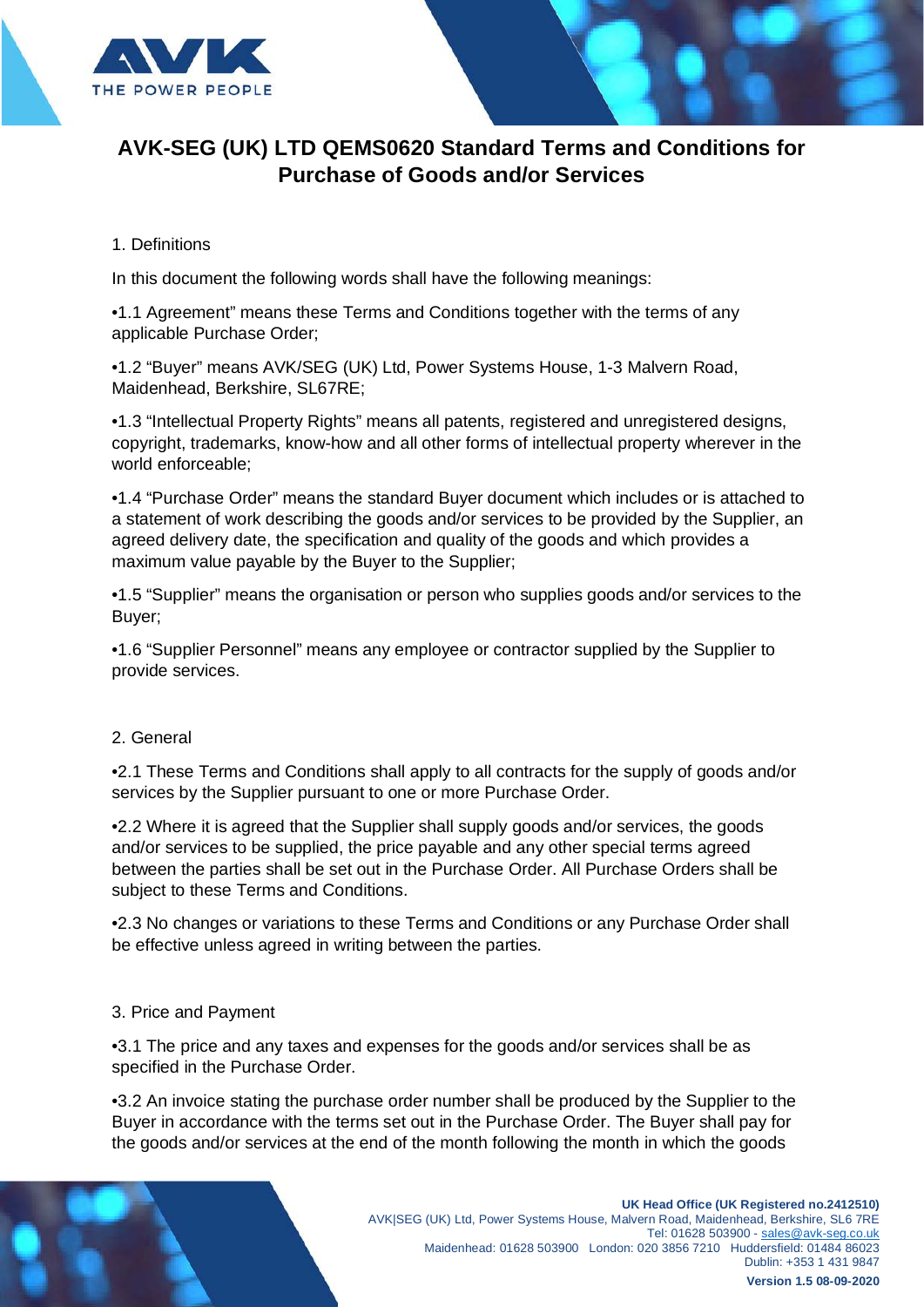

and/or services are supplied or in which the invoice is received, whichever is the later. In no circumstances shall the time for payment be of the essence of the Agreement.

•3.3 The Buyer shall not be responsible for any expenses, charges or price other than those set out in the Purchase Order.

•3.4 In the event of late payment by the Buyer, the Supplier shall be entitled to charge the Buyer interest at the rate of 2% per annum above the base rate of the Bank of

England, from the date when payment becomes due from day to day until the date of payment.

•3.5 If the parties agree that the Supplier is to provide goods and/or services or resources in addition to those specified in a Purchase Order, then such agreement will be reflected in a further Purchase Order, which will be deemed incorporated into this Agreement.

•3.6 Once a Purchase Order has been agreed by the Buyer the price for the goods and/or services shall be fixed.

#### 4. Warranty

•4.1 The Supplier warrants and guarantees that all goods and materials supplied under this Agreement shall be free from any defects, patent or latent, in material and workmanship, conform to applicable specifications and drawings and, to the extent that detailed designs were not provided to the Buyer, will be free from design defects and in every aspect suitable for the purposes intended by the Buyer, as to which the Supplier hereby acknowledges that it has had due notice. The approval by the Buyer of any designs provided by the Supplier shall not relieve the Supplier of its obligations under any provision contained in this Clause.

•4.2 The Supplier's obligations under this Clause shall extend to any defect or nonconformity arising or manifesting itself within the manufacturer's warranty period from delivery.

•4.3 Where there is a breach of the warranty contained in this Clause by the Supplier, the Buyer, without thereby waiving any rights or remedies otherwise provided by law and/or elsewhere in this Agreement, may require the Supplier to repair or replace the defective goods at the Supplier's risk and expense or repay the price or part of the price relating to the defect to the Buyer.

•4.4 Items repaired or replaced shall be subject to these Terms and Conditions in the same manner as those originally delivered under this Agreement. If the Supplier refuses or fails promptly to repair or replace items when requested under this provision, the Buyer may itself, or through an agent or sub-contractor, or otherwise, repair or replace any item itself and the Supplier agrees to reimburse the Buyer for any costs or expenses incurred.

5. Delivery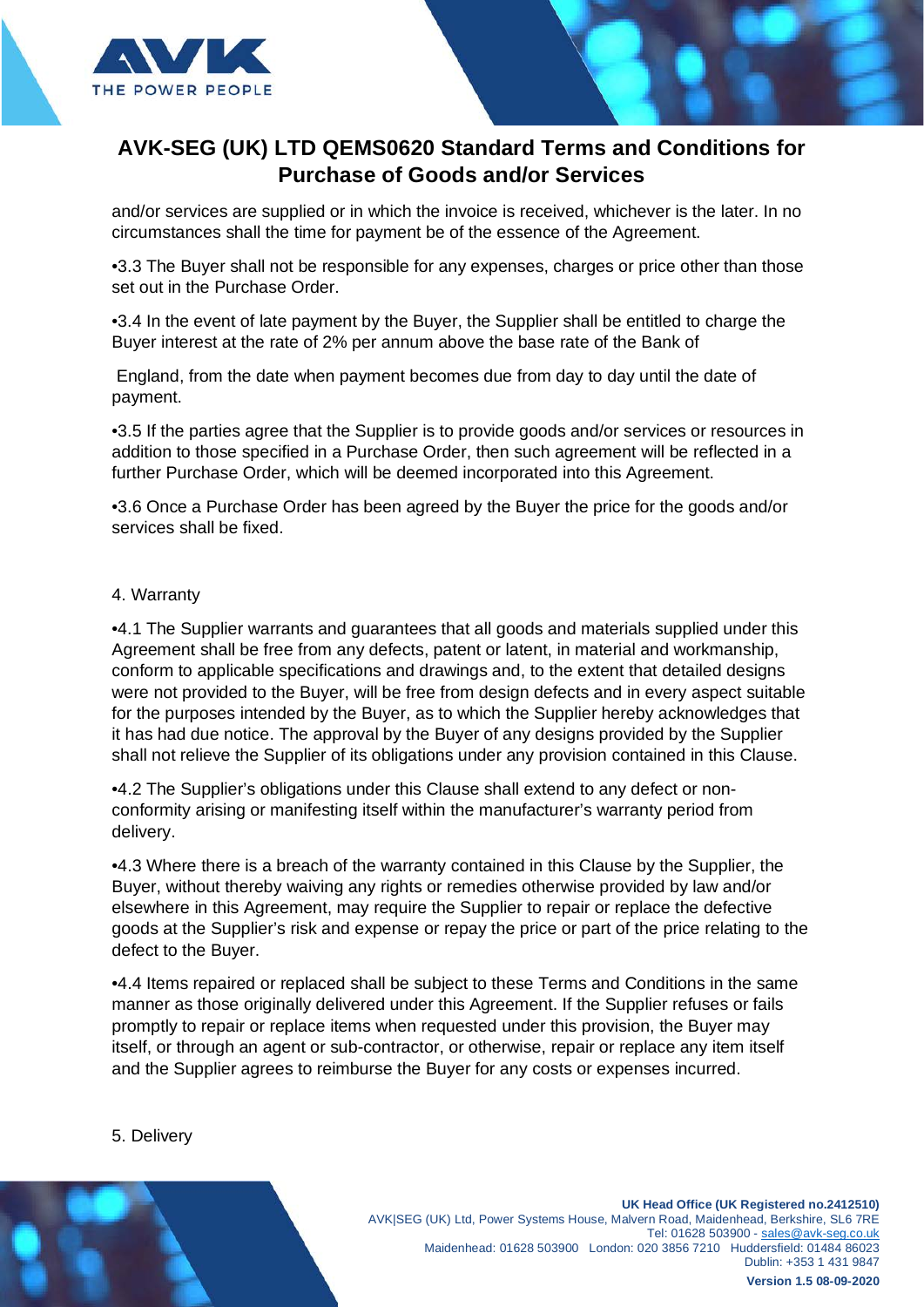

•5.1 Delivery of the goods shall be made to such location as the Buyer shall direct. Any time agreed between the parties for such delivery shall be of the essence of the Agreement and the Buyer shall be entitled to cancel, without notice, the whole or any part of this Agreement if this Clause is not complied with by the Supplier.

•5.2 Where the Buyer cancels the whole or part of the contract in accordance with Clause •5.2.1 All sums payable by the Buyer in relation to the whole or part of the contract cancelled shall cease to become payable;

•5.2.2 All sums paid by the Buyer in relation to the whole or part of the contract cancelled shall be repaid by the Supplier immediately;

•5.2.3 the Buyer shall be entitled to recover damages from the Supplier for any direct loss or expense caused as a result of the Supplier's failure to deliver the goods and/or as a result of the cancellation of the whole or part of the contract.

## 6. Title

•6.1 The Supplier warrants that it has good title to the goods and that it will transfer such title as it may have in the goods to the Buyer pursuant to Clause 6.2.

•6.2 Title in the goods will pass to the Buyer when the goods are unconditionally appropriated (by either party or by or with the consent of either party) to this Agreement, or on delivery to the Buyer, whichever happens first.

### 7. Risk

•The goods will be and shall remain at the Supplier's risk until such time as they are delivered to the Buyer (or at his direction), and are found to be in accordance with the requirements of this Agreement. It shall be the duty of the Supplier at all times to maintain a contract of insurance over the goods and, on request from the Buyer, to assign to the Buyer the benefits of such insurance.

### 8. Inspection of Goods

•8.1 The Buyer shall inspect the goods upon delivery.

•8.2 Where goods are damaged the Buyer shall notify the Supplier. The Buyer may reject the damaged goods and the following provisions shall apply:

•8.2.1 the Supplier shall collect the damaged goods from the Buyer at the Supplier's expense;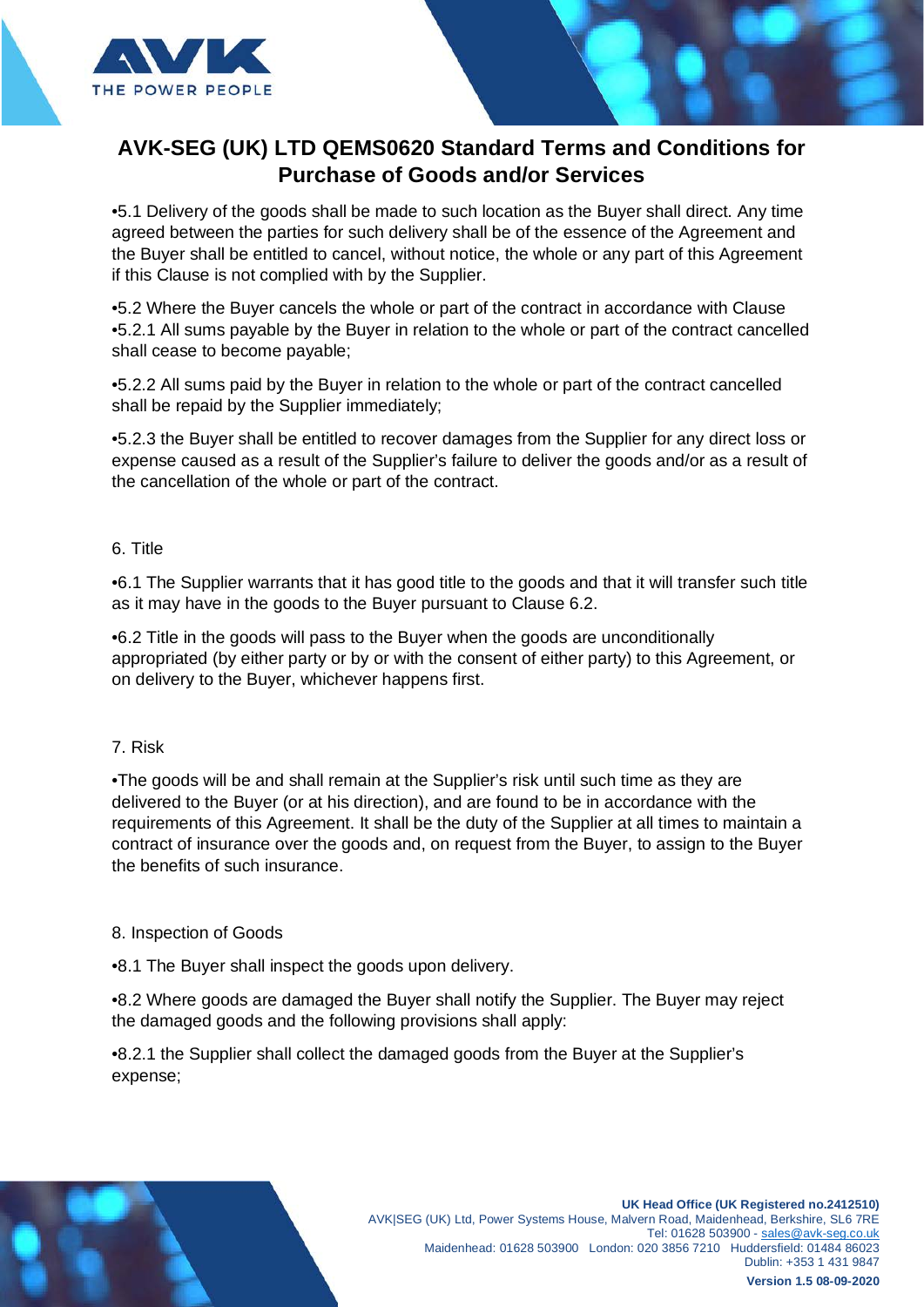

•8.2.2 during the period between delivery of the goods to the Buyer and collection by the Supplier, the Buyer shall not be liable for any loss or further damage caused to the damaged goods;

•8.2.3 all sums payable by the Buyer in relation to the damaged goods shall cease to become payable;

•8.2.4 all sums paid by the Buyer in relation to the damaged goods shall be repaid by the Supplier immediately;

•8.2.5 the Buyer shall be entitled to claim damages from the Supplier for any losses caused to the Buyer as a result of the goods being damaged.

•8.3 Where there are shortages in the order the Buyer shall notify the Supplier and the following provisions shall apply:

•8.3.1 all sums payable by the Buyer in relation to the missing goods shall cease to become payable;

•8.3.2 all sums paid by the Buyer in relation to the missing goods shall be repaid by the Supplier immediately;

•8.3.3 the Buyer shall be entitled to claim damages from the Supplier for any losses caused to the Buyer as a result of the shortages.

•8.4 If the Buyer so requests, the Supplier shall immediately replace damaged goods or supply goods which are missing at the Supplier's expense or the Buyer shall be entitled to cancel, without notice, the whole or any unexecuted part of the order and the rights referred to in Clause 5.2 shall apply.

•8.5 Where there is an excess of goods in relation to the order the Buyer may reject the excess goods by notice in writing to the Supplier and the following provisions shall apply: •8.5.1 the Supplier shall collect the excess goods from the Buyer at the Supplier's expense;

•8.5.2 during the period between delivery of the goods and collection by the Supplier, the Buyer shall not be liable for any loss or damage caused to the excess goods;

•8.5.3 no sum shall be due to the Supplier for the excess goods and in the event that sums are paid to the Supplier for the excess goods, the Supplier shall repay such sums to the Buyer immediately.

•8.6 The Buyer may accept excess goods by notifying the Supplier of such acceptance and the price of the excess goods shall be payable by the Buyer.

•8.7 The Supplier shall repair or replace free of charge, goods damaged or lost in transit upon receiving notice to that effect from the Buyer.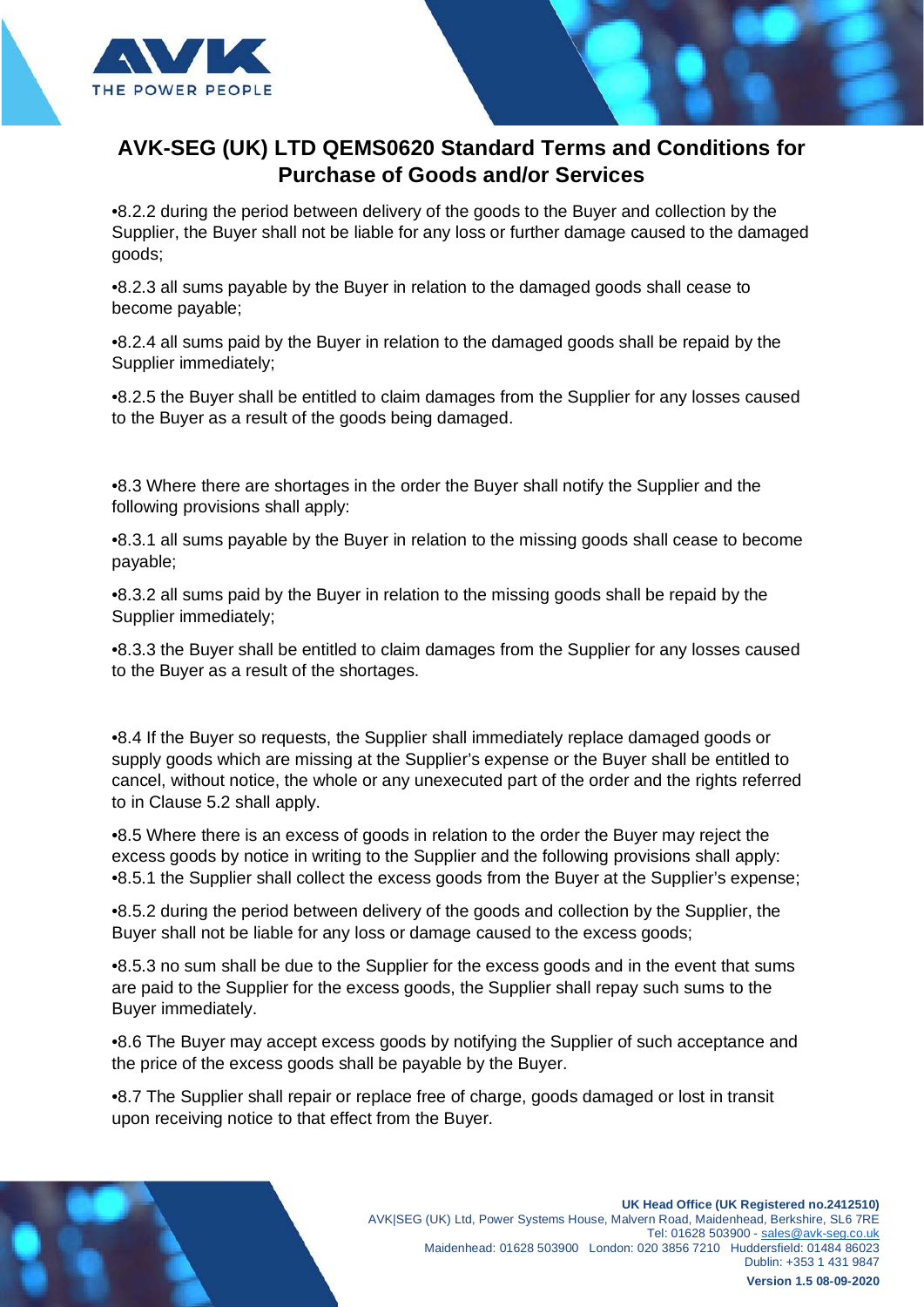

•8.8 The Buyer's signature on any delivery note of the Supplier is evidence of the number of packages received only and not evidence of the correct quantity of goods received or that the goods are in a good condition or of the correct quality.

9. Supplier's Obligations

•9.1 The Supplier warrants, represents and undertakes that:

•9.1.1 all services performed under this Agreement shall be performed with all due skill and care, in a good and workmanlike manner and otherwise in line with best practice within its industry ("Best Industry Practice");

•9.1.2 the Supplier Personnel will possess the qualifications, professional competence and experience to carry out such services in accordance with Best Industry Practice;

•9.1.3 the services will not in any way infringe or violate any Intellectual Property Rights, trade secrets or rights in proprietary information, nor any contractual, employment or property rights, duties of non-disclosure or other rights of any third parties; and

•9.1.4 it has full capacity and authority to enter into this Agreement and that it has or will obtain prior to the commencement of the services, any necessary licences, consents and permits required of it for the performance of the services.

•9.2 The Supplier shall provide the Buyer with such progress reports, evidence or other information concerning the services as may be requested by the Buyer from time to time.

•9.3 The Supplier shall be responsible for maintaining such insurance policies in connection with the provision of the services as may be appropriate or as the Buyer may require from time to time.

•9.4 The Supplier shall procure that the Supplier Personnel take all reasonable steps to safeguard their own safety and the safety of any other person who may be affected by their actions, and the Supplier agrees to indemnify and keep indemnified the Buyer from all and any liabilities, obligations, costs and expenses whatsoever arising from any loss, damage or injury caused to the Buyer or any third party by the Supplier Personnel.

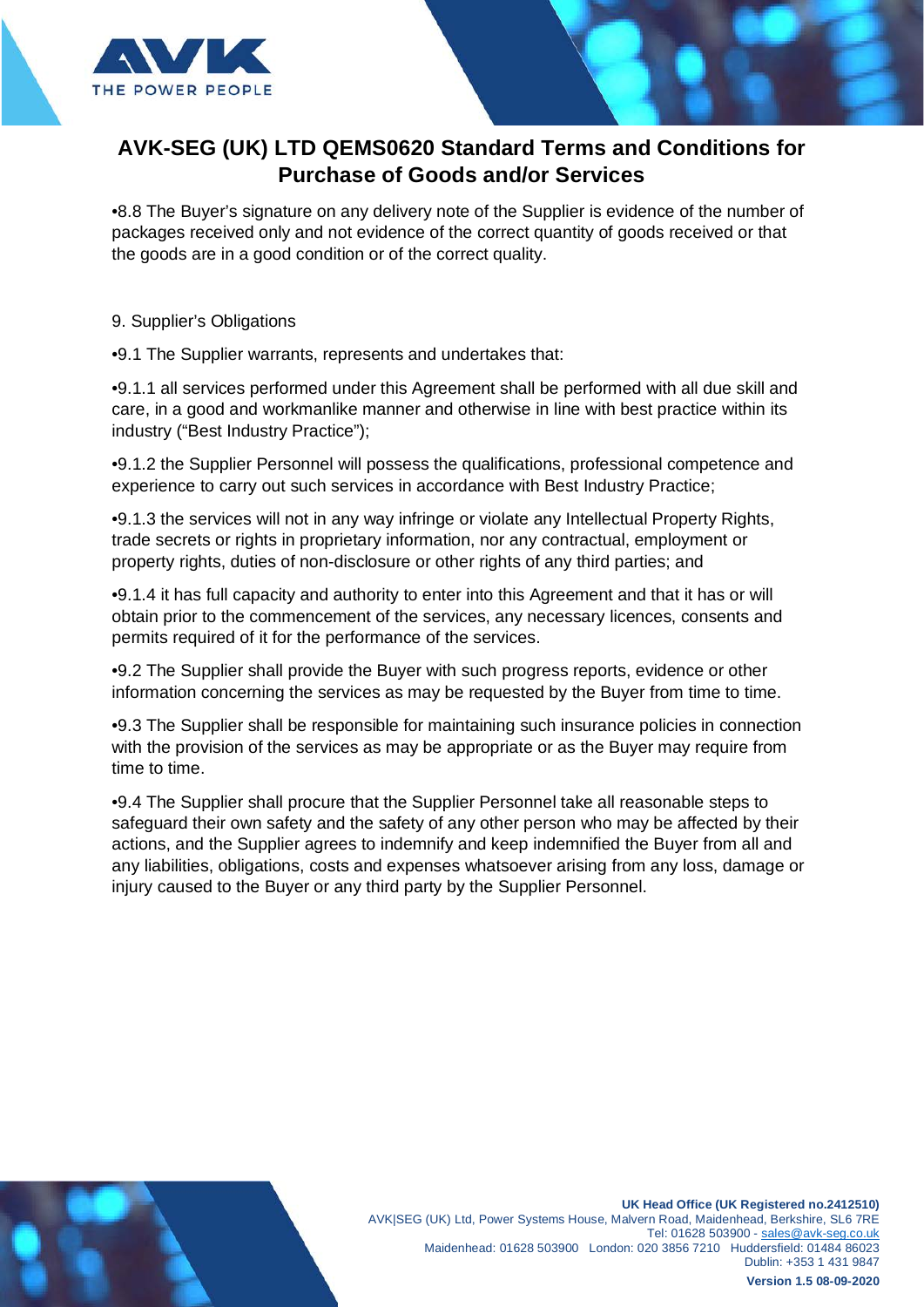

### 10. Status and Liabilities

•10.1 It is expressly understood that neither the Supplier nor the Supplier Personnel have the authority to act as agent for the Buyer or to contract on the Buyer's behalf.

•10.2 The Supplier Personnel shall at no time be deemed to be employed or otherwise engaged by the Buyer.

•10.3 The Supplier shall be responsible for paying the Supplier Personnel and for making any deductions required by law in respect of income tax and National Insurance contributions or similar contributions relating to the provision of the services. The Supplier agrees to indemnify the Buyer in respect of any claims that may be made by the relevant authorities against the Buyer in respect of tax demands or National Insurance or similar contributions relating to the provision of the services by the Supplier.

•10.4 The Supplier shall, and shall procure that the Supplier Personnel shall, comply with all applicable statutes, rules and regulations in providing the services, including all immigration and employment requirements imposed by any applicable jurisdiction, and the Supplier shall indemnify and hold harmless the Buyer from damages arising out of any failure to do so.

### 11. Termination

•11.1 The Buyer may terminate this Agreement for any reason by providing 15 days prior written notice to the Supplier.

•11.2 The Buyer may terminate this Agreement with immediate effect by providing written notice to the Supplier if: •11.2.1 the Supplier or the Supplier Personnel commit any material or persistent breach of this Agreement;

•11.2.2 the Supplier fails to or refuses after written warning to procure that the Supplier Personnel provide the services properly required of them in accordance with this Agreement;

•11.2.3 the Supplier passes a resolution for winding up (other than for the purpose of solvent amalgamation or reconstruction), or a court of competent jurisdiction makes an order to that effect;

•11.2.4 the Supplier ceases to carry on its business or substantially the whole of its business; or

•11.2.5 the Supplier is declared insolvent, or convenes a meeting of or makes or proposes to make any arrangement or composition with its creditors; or a liquidator, receiver, administrative receiver, manager, trustee or similar officer is appointed over any of its assets.

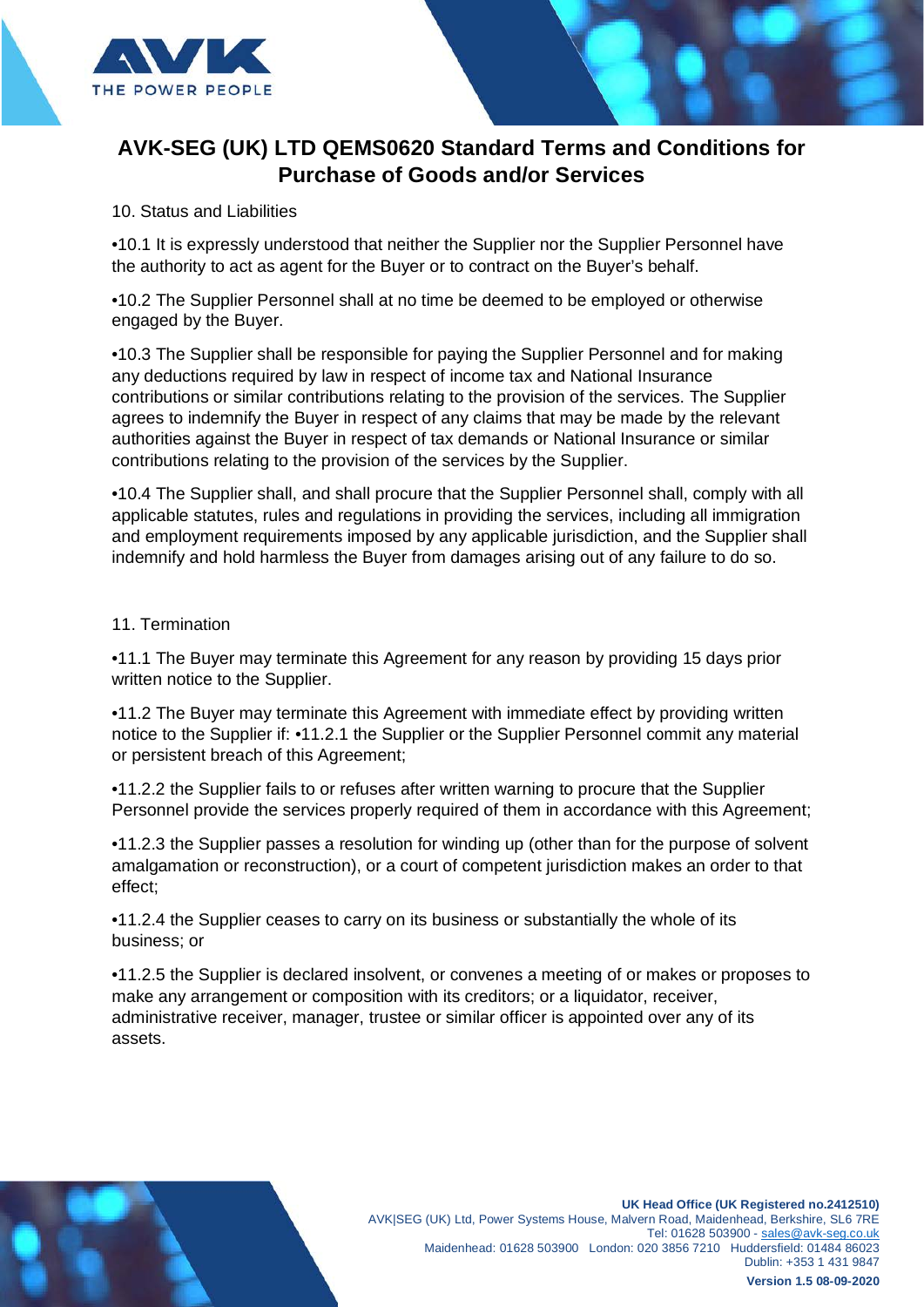

### 12. Indemnity

•The Supplier agrees to indemnify the Buyer against all claims, costs and expenses which the Buyer may incur and which arise, directly or indirectly, from the Supplier's breach of any of its obligations under this Agreement, including liability arising from negligent acts.

### 13. Intellectual Property Rights

•All Intellectual Property Rights produced from or arising as a result of the performance of this Agreement shall, so far as not already vested, become the absolute property of the Buyer, and the Supplier shall do all that is reasonably necessary to ensure that such rights vest in the Buyer by the execution of appropriate instruments or the making of agreements with third parties.

#### 14. Force Majeure

•The Buyer shall not be liable for any delay or failure to perform any of its obligations under this Agreement if the delay or failure results from events or circumstances beyond its reasonable control, including but not limited to acts of God, strikes, lock outs, accidents, war, fire, flood or industrial disputes, and the Buyer shall be entitled to a reasonable extension of its obligations.

#### 15. Brexit

•"Brexit" means that during the Term of this Agreement pursuant to Article 50 of the Treaty of Lisbon the UK leaves the European Union.

•"In the event of non-agreement of a non-tariff trade arrangement due to the above if either party considers that the consequences of Brexit materially increase the costs of it performing its obligations under this Agreement and/or reduces its income under this Agreement and/or otherwise adversely affects the benefit it derives from this Agreement, such Party may give notice to the other of the same, and shall promptly supply such details and evidence of such consequences as may reasonably be required by the other Party). Within fourteen (14) days of the other Party receiving such notice, the Parties shall discuss in good faith and agree whether any amendments are required to this Agreement as a result of leaving the EU, such that the provisions of this Agreement maintain the same overall balance of obligations, benefits, liabilities and risk between the Parties as applied at the date of this Agreement. The Parties agree that the imposition of tariffs and other trade barriers relating to the subject matter of this Agreement and not in existence at the date of the Agreement shall be considered a change in the overall balance."

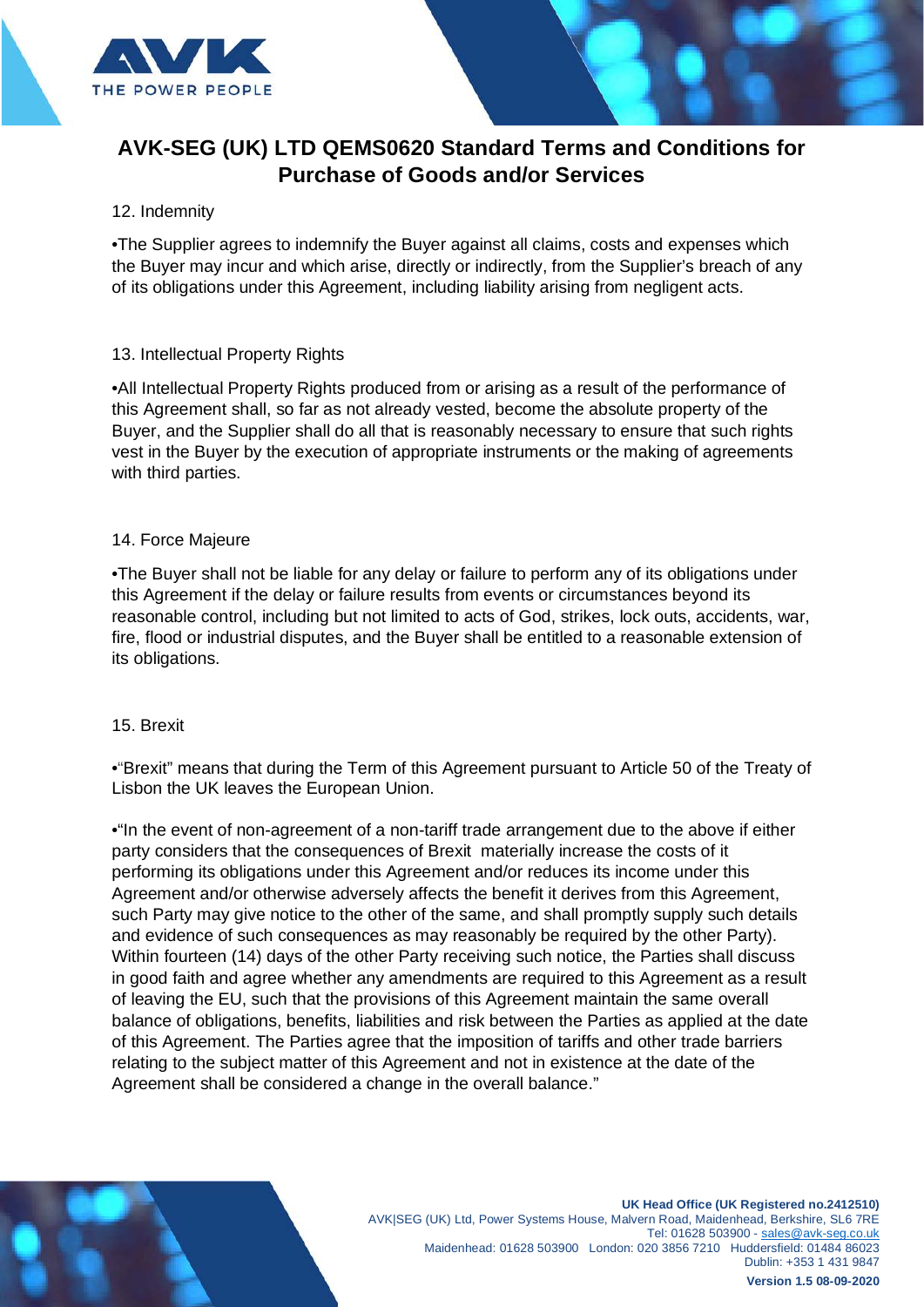

### 16. Relationship of Parties

•Nothing in this Agreement shall be construed as establishing or implying any partnership or joint venture between the parties and nothing in this Agreement shall be deemed to construe either of the parties as the agent of the other.

#### 17. Assignment

•The Supplier shall not be entitled to assign its rights or obligations or delegate its duties under this Agreement without the prior written consent of the Buyer.

### 18. Severability

•If any provision of this Agreement is held invalid, illegal or unenforceable for any reason by any court of competent jurisdiction such provision shall be severed and the remainder of the provisions herein shall continue in full force and effect as if this Agreement had been agreed with the invalid illegal or unenforceable provision eliminated.

#### 19. Waiver

•No failure by the Buyer to enforce any of these Terms and Conditions shall constitute a waiver of its rights hereunder.

#### 20. Notices

•Any notice to be given by either party to the other may be served by email, fax, personal service or by post to the address of the other party given in the Purchase Order or such other address as such party may from time to time have communicated to the other in writing, and if sent by email shall unless the contrary is proved be deemed to be received on the day it was sent, if sent by fax shall be deemed to be served on receipt of an error free transmission report, if given by letter shall be deemed to have been served at the time at which the letter was delivered personally or if sent by post shall be deemed to have been delivered in the ordinary course of post.

#### 21. No third parties

•Nothing in this Agreement is intended to, nor shall it confer any rights on a third party.